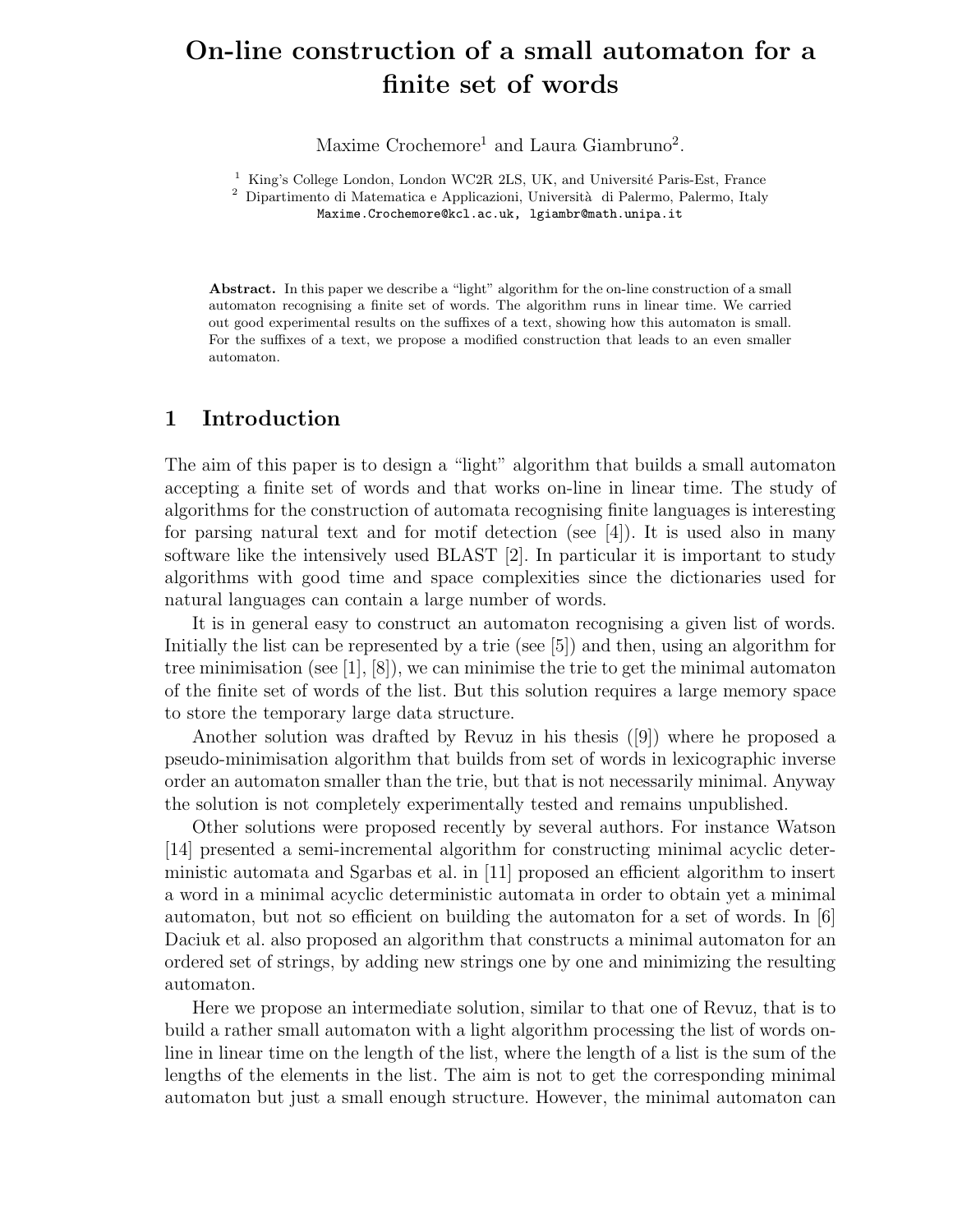be later obtained with Revuz' algorithm [10] that works in linear time on the size of the acyclic automaton.

The algorithm works on lists satisfying the following condition: words are in rightto-left lexicographic order. Such hypothesis on the list is not limitative since list update is standard. Moreover with the light algorithm the automaton can possibly be built on demand and our solution avoids building a temporary large trie.

The advantages of our algorithm are simplicity, on-line construction and the fact that resulting automaton seems to be really close to minimal.

In particular, in this paper we show the results of experiments done on the list of suffixes of a text. For each set we consider the ratio between the number of states of the constructed automaton and that of the minimal automaton associated with the set. Such ratios happen to be fairly small. For the suffixes of a text we even propose a modified construction that results in an almost minimal automaton.

In Section 2, after some standard definitions, we define the iterative construction of the automaton for a list of words. In Section 3 we describe the on-line algorithm that builds the automaton and that works in linear time on the length of the list. We bring some examples of the non minimality of this automaton. In Section 4 we deal with sets that are suffixes of a given word. We carry out the experimental results and we show the modified construction. Conclusions are in Section 5.

### 2 The algorithm for a finite set of words

For definitions on automata we refer to [3] and to [8].

Let A be a finite alphabet. Let x in  $A^*$ , then we denote by |x| the length of x, by  $x[j]$  for  $0 \leq j < |x|$  the letter of index j in x and by  $x[j...k] = x[j] \dots x[k]$ . For any finite set X of words we will denote by |X| the cardinality of X. Let u be a word in  $A^*$ , we denote by  $S(u)$  the set of the proper suffixes of u together with u.

A deterministic automaton over A,  $\mathcal{A} = (Q, i, T, \delta)$  consists of a finite set Q of states, of the initial state i, of a subset  $T \subseteq Q$  of final states and of a transition function  $\delta: Q \times A \longrightarrow Q$ . For each p, q in Q, a in A such that  $\delta(p, a) = q$ , we call  $(p, a, \delta(p, a))$  an edge of A. An edge  $e = (p, a, q)$  is also denoted  $p \stackrel{a}{\longrightarrow} q$ . A path is a sequence of consecutive edges. A path is successful if its ending state is a final state. Given an automaton A, we denote by  $L(\mathcal{A})$  the language recognised by  $\mathcal{A}$ .

Let  $X = (x_0, \ldots, x_m)$  be a list of words in  $A^*$  such that the list obtained reversing each word in X is sorted according to the lexicographic order. We will build an automaton recognising X with an algorithm that processes the list of words on-line. In order to do this we define inductively a sequence of  $m+1$  automata  $\mathcal{A}_X^0, \ldots, \mathcal{A}_X^m$ , such that, for each k, the automaton  $\mathcal{A}_{X}^{k}$  recognises the language  $\{x_0, \ldots, x_k\}$ . In particular  $\mathcal{A}_{X}^{m}$  will recognises X.

In the following we define  $\mathcal{A}_{X}^{0}$  and then, for each  $k \in \{1, \ldots, m\}$ , we define the automaton  $\mathcal{A}_{X}^{k}$  from the automaton  $\mathcal{A}_{X}^{k-1}$ . In these automata we will define a unique final state without any outgoing transition that we call  $q_{fin}$ . For each k, we consider the following functions over the set of states of  $\mathcal{A}_{X}^{k}$  with values in N defined, for each state *j* in  $\mathcal{A}_X^k$ , as:

- Height:  $H(j)$  is the maximal length of paths from j to a final state.
- Indegree:  $Deg^{-}(j)$  is the number of edges ending at j.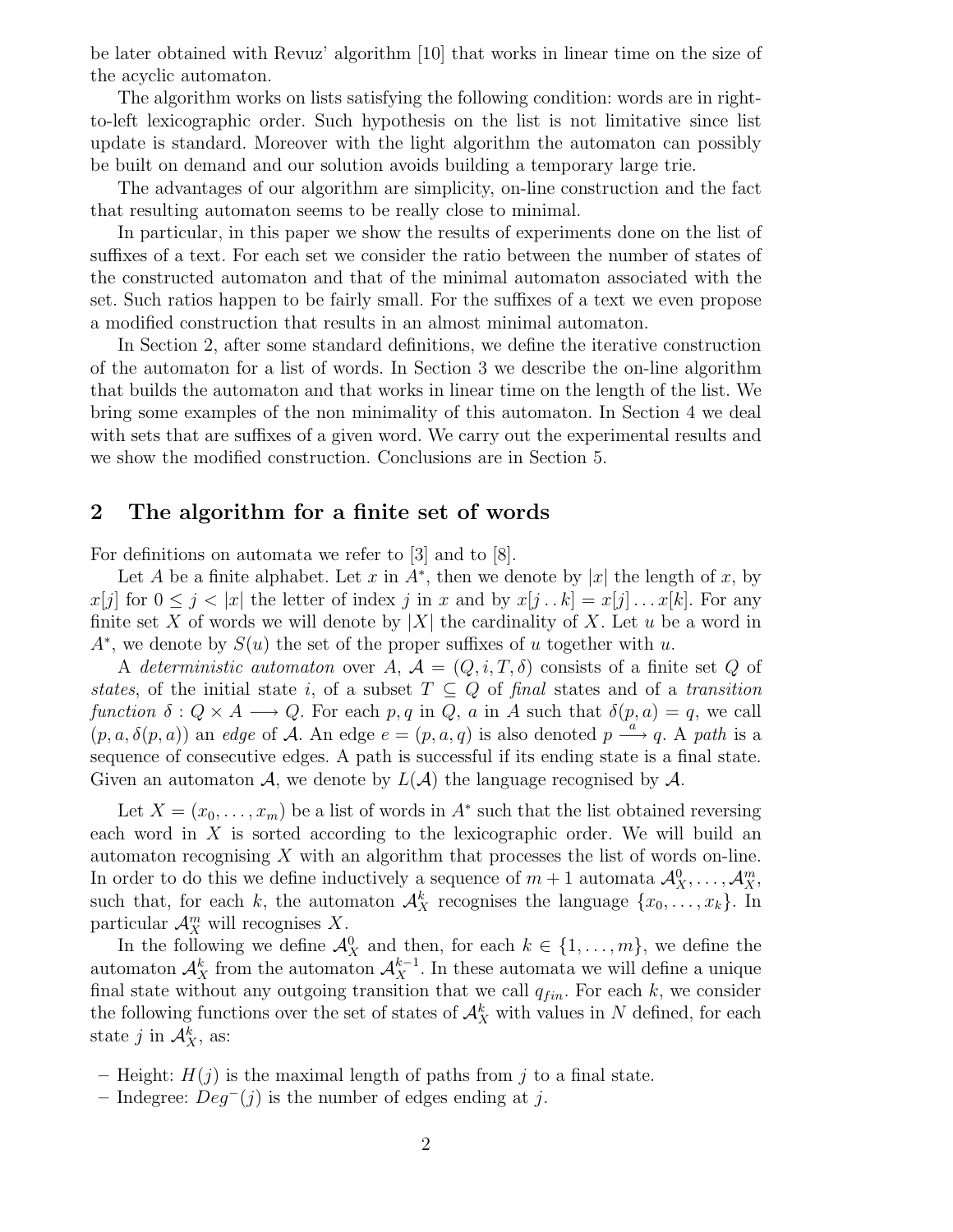– Paths toward final states: for  $j \neq q_{fin}$ ,  $PF(j)$  is the number of paths starting at j and ending at final states and  $PF(q_{fin}) = 1$ .

# 2.1 Definition of  $\mathcal{A}_{X}^{0}$

Let  $\mathcal{A}_X^0 = (Q_0, i_0, T_0, \delta_0)$  be the deterministic automaton with states  $Q_0 = \{0, \ldots, |x_0|\},$ initial state  $i_0 = 0$ , final state  $T_0 = \{|x_0|\}$  and transitions defined, for each i in  $Q_0 \setminus \{|x_0|\}$ , by  $\delta_0(i, x_0[i]) = i + 1$ . We will denote by  $q_{fin}$  the final state  $|x_0|$ . For each k in  $\{0, \ldots, m\}$ ,  $q_{fin}$  will be the unique final state in  $\mathcal{A}_{X}^{k}$  with no edge going out from it. It is easy to prove that  $L(\mathcal{A}_{X}^{0}) = \{x_0\}$ . In Figure 1 we can see  $\mathcal{A}_{X}^{0}$  for  $X = (aaa,ba,aab).$ 

#### 2.2 Definition of  ${\cal A}_X^k$  from  ${\cal A}_X^{k-1}$ X

Assume  $\mathcal{A}_{X}^{k-1} = (Q_{k-1}, i_{k-1}, T_{k-1}, \delta_{k-1})$  has been built and let us define  $\mathcal{A}_{X}^{k} =$  $(Q_k, i_k, T_k, \delta_k)$ . We define  $i_k = \{0\}$ .

Let u be the longest prefix in common between  $x_k$  and the elements  $\{x_0, \ldots, x_{k-1}\}.$ Let s be the longest suffix in common between  $x_k$  and  $x_{k-1}$ . If  $|s| \geq |x_k| - |u|$  then we redefine s as  $x_k[|u|+1 \tldots |x_k|-1]$ . Let us consider p the end state of the path c in  $\mathcal{A}_{X}^{k-1}$  starting at 0 with label u. Let q be the state along the path from 0 with label  $x_{k-1}$  for which the sub-path from q to  $q_{fin}$  has label s.

*Indegree-Control* The general idea of the construction of  $\mathcal{A}_{X}^{k}$  from  $\mathcal{A}_{X}^{k-1}$  would be to add a path from  $p$  to  $q$ . See Figure 1. Anyway in general we cannot do this since we would add others words other than  $x_k$ , as we can see in Figure 2. This depends on the fact that on the path c there are states r with  $Deg^-(r) > 1$ . Thus, before adding a path from  $p$  to  $q$ , we have to do a transformation of the automaton like in Figure 3.



**Figure 1.** The automata  $\mathcal{A}_{X}^{0}$  (left) and  $\mathcal{A}_{X}^{1}$  (right) for  $X = (aaa,ba,aab)$ . Since u, the prefix in common between aaa and ba, is the empty word and since s, the suffix in common between aaa and ba is a, the automaton  $\mathcal{A}_{X}^{1}$  is obtained from  $\mathcal{A}_{X}^{0}$  by adding the edge  $(0, \mathbf{b}, 2)$ .



**Figure 2.** Incorrect construction of  $\mathcal{A}_{X}^{2}$  for  $X = (aaa,ba,aab)$ : in this case  $u = aa$  and  $s = \varepsilon$ , but, since  $Deg^-(2) > 1$ , adding the edge  $(2, b, 3)$  leads to an automaton accepting {aaa,ba,aab,bb}.



**Figure 3.** Automata  $\mathcal{B}_X^1$  (left) and  $\mathcal{A}_X^2$  (right) for  $X = (aaa,ba,aaab)$ . The automaton  $\mathcal{B}_X^1$  is equivalent to  $\mathcal{A}_X^1$  and it is obtained from  $\mathcal{A}_X^1$  by doing a copy of the path from 0 to 4 with label aa. The automaton  $\mathcal{A}_{X}^{2}$  is obtained by adding the edge  $(4, \mathbf{b}, 3)$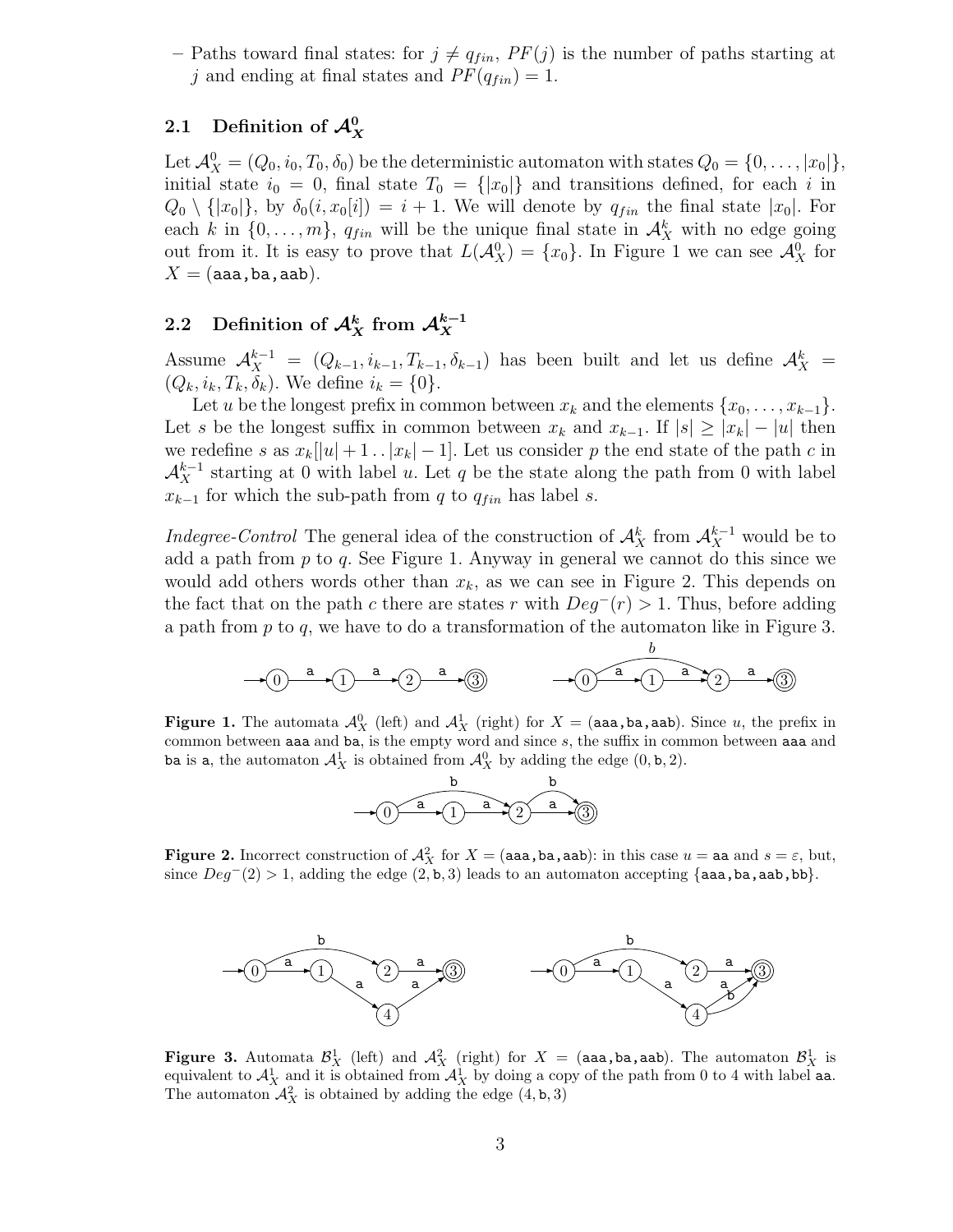More formally we consider separately the case in which there is a state on  $c$  with indegree greater than 1 and the other case.

I CASE: In c there is a state with indegree greater than 1.

Let us call r the first state with  $Deg^{-}(r) > 1$ . Let us decompose the path c as  $c: 0 \longrightarrow r_0 \longrightarrow^{x[\ell]} r \longrightarrow p$ . We construct the automaton  $\mathcal{B}_X^{k-1} = (Q'_{k-1}, 0, T'_{k-1}, \delta'_{k-1})$  in the following way. In order to construct  $\delta'_{k-1}$ :

-we delete the edge  $r_0 \xrightarrow{x[\ell]} r$ , -we construct a path from  $r_0$  with label  $x[\ell]u_1$ , let us call  $p'$  its ending state, -we create for each edge going out from p with label a and ending at a state  $t, p \stackrel{a}{\longrightarrow} t$ , the edge from  $p', p' \stackrel{\alpha}{\longrightarrow} t$ . More formally we define  $Q'_{k-1} = Q_{k-1} \cup \{|Q_{k-1}|, \ldots, |Q_{k-1}| + |u_1|\}$  and

$$
\begin{cases} \delta'_{k-1}(i,a) = \delta_{k-1}(i,a), & \forall i \neq r_0, \forall a \in A; \\ \delta'_{k-1}(r_0, x_k[\ell]) = |Q_{k-1}|, \\ \delta'_{k-1}(|Q_{k-1}| + i, x_k[\ell + i]) = |Q_{k-1}| + i + 1, \forall i = 0, \dots |u_1| - 1; \\ \delta'_{k-1}(|Q_{k-1}| + |u_1|, a) = \delta_{k-1}(p, a), & \forall a \in A. \end{cases}
$$

We denote by p the state  $|Q_{k-1}| + |u_1|$ .

II CASE: the other case. We consider  $\mathcal{B}_{X}^{k-1} = \mathcal{A}_{X}^{k-1}$ .

We consider now the automaton  $\mathcal{B}_{X}^{k-1}$ . If  $x_k$  is the prefix of a word in  $\{x_0, \ldots, x_{k-1}\}$ then we add p to the final states of  $\mathcal{B}_{X}^{k-1}$ , that is  $T'_{k-1} = T_{k-1} \cup \{p\}$  and we define  $\mathcal{A}_{X}^k = \mathcal{B}_{X}^{k-1}.$ 

Otherwise we proceed with the following control. We have the decomposition of  $x_k$  as  $x_k = uws$ , with  $w \in A^+$ .

Paths toward final states control As before, the general idea is to add a path from p to q with label  $w$ , but there are some other controls that are required. In Figure 4 we see another situation in which we cannot add a path from p to q otherwise we would add words not in  $X$ . In this case, it depends on the fact that the number of paths from q towards final states is greater than one, that is  $PF[q] > 1$ .



**Figure 4.** Incorrect construction of  $\mathcal{A}_{X}^{3}$  (left) for  $X = (aaa,ba,aab,abb)$ : adding the edge  $(1, b, 4)$ to  $\mathcal{A}_X^2$  leads to an automaton accepting {aaa,ba,aab,abb,aba}. Right construction of  $\mathcal{A}_X^3$  (right): it is obtained by adding the path from 1 to 3 with label bb. In particular 3 is the first state  $q'$  in the path from 4 to 3 with  $PF[q'] = 1$ 

Thus, if  $PF(q) > 1$  then we consider in the path d from q to  $q_{fin}$  with label s the first state q' such that  $PF(q') = 1$ , if it exists. In this case we call  $s_1$  the label of the subpath of d from q to q' and let  $s = s_1 s_2$ . We call w the word  $ws_1$ , s the word  $s_2$ and  $q$  the state  $q'$ . See Figure 4 for an example.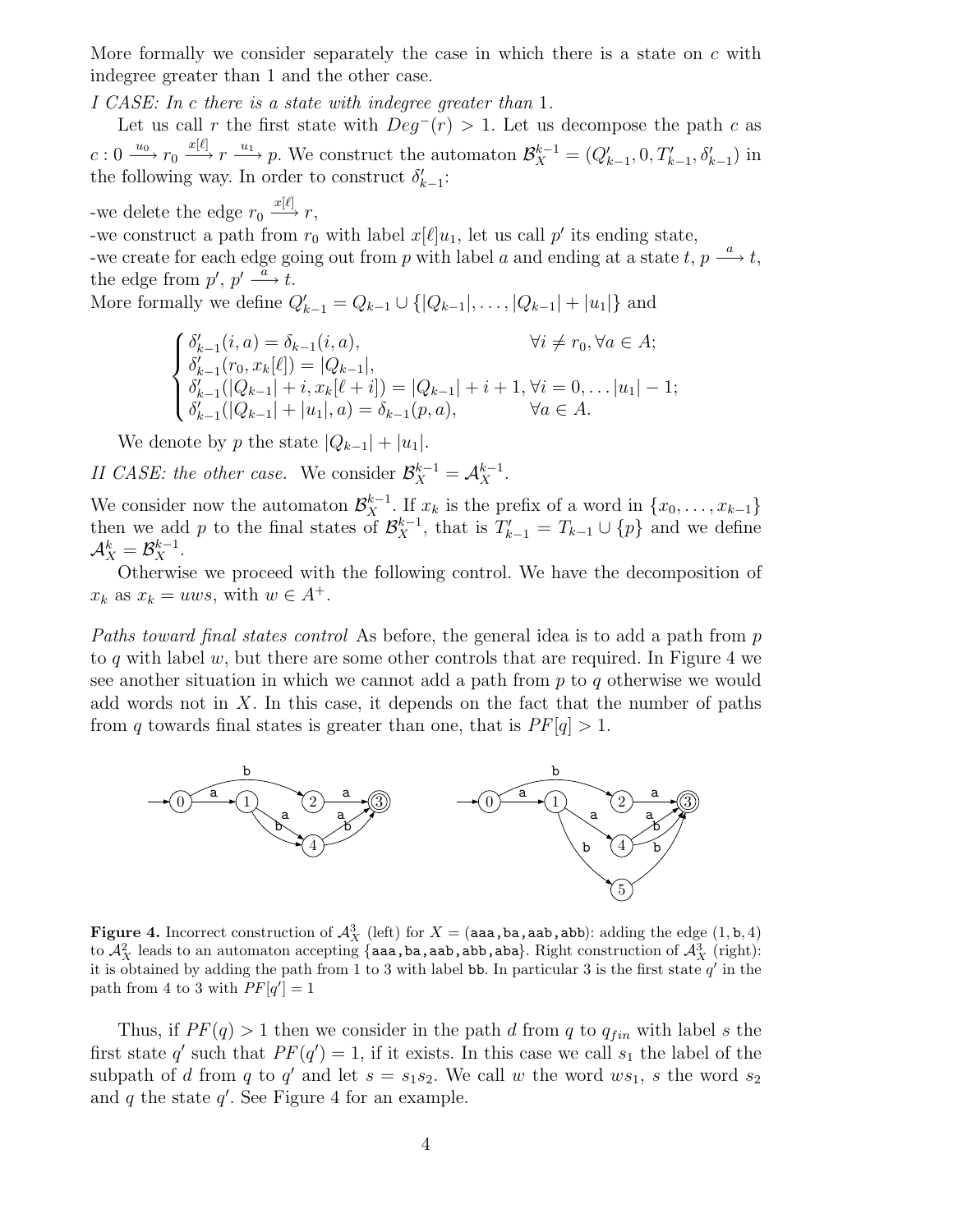If there is no q' with  $PF[q'] = 1$  in the path from q to  $q_{fin}$  with label s, then we define q as  $q_{fin}$  and w as ws. Otherwise we proceed with the Height control.

*Height-Control* If  $H(p) \leq H(q)$  then in general we cannot add a path from p to q because if there is a path from q to p then we will have infinitely many words recognised, as we can see in the example in Figure 5. We have to do another transformation as in Figure 6.

If  $H(p) \leq H(q)$  then we consider in the path d, from q to  $q_{fin}$  with label s, the first state q' such that  $H(p) > H(q')$ . We call  $s_1$  the label of the subpath of d from q to q'. Let  $s = s_1 s_2$ . We call w the word  $ws_1$ , s the word  $s_2$  and q the state q'. In Figure 6 we have an example of the construction.

If  $H(p) > H(q)$  then we go further.

$$
\xrightarrow{\quad b\quad} 0 \xrightarrow{\quad a\quad} 1 \xrightarrow{\quad b\quad} 2 \xrightarrow{\quad a\quad} 3
$$

**Figure 5.** We have the automaton  $\mathcal{A}_{X}^{0}$  (left) for  $X = (aba, abbba)$  and the incorrect construction of  $\mathcal{A}_{X}^{1}$  (right): adding the edge  $(2, \mathbf{b}, 1)$  would lead to an automaton accepting the infinite language  $\{aba, a(bb)^{*'}a\}.$ 



**Figure 6.** We have the right construction of  $\mathcal{A}_{X}^{1}$  for  $X = (aba, abbba)$ .



**Figure 7.** Incorrect construction of  $\mathcal{A}_{X}^{4}$  (left) and the right construction of  $\mathcal{A}_{X}^{4}$  (right) for  $X =$ (aaa,ba,aab,abb,abbb).

If there exists a word in  $\{x_0, \ldots, x_{k-1}\}\$  that is a prefix of  $x_k$  then, if  $p \neq q_{fin}$  we add p to the set of final states, that is  $T_k = T'_{k-1} \cup \{p\}.$ 

If  $p = q_{fin}$  then, if we add a path from p to  $q_{fin}$  with label w then we would add also infinitely many words to the language recognised by the automaton, as in the example in Figure 7. In Figure 7 it is also reported the right construction of the automaton, as explained in the following.

When  $p = q_{fin}$  we consider the following decomposition of c, the path from 0 with label u,  $c: 0 \stackrel{u'}{\longrightarrow} p' \stackrel{a}{\longrightarrow} q_{fin}$ . We delete the edge  $p' \stackrel{a}{\longrightarrow} q_{fin}$ . Then we add an edge from  $p'$  to a new state  $p''$  with label a and we add  $p''$  to the set of final states. We call p the state p''. More formally we define  $Q_k = Q'_{k-1} \cup \{|Q'_{k-1}|\}$  and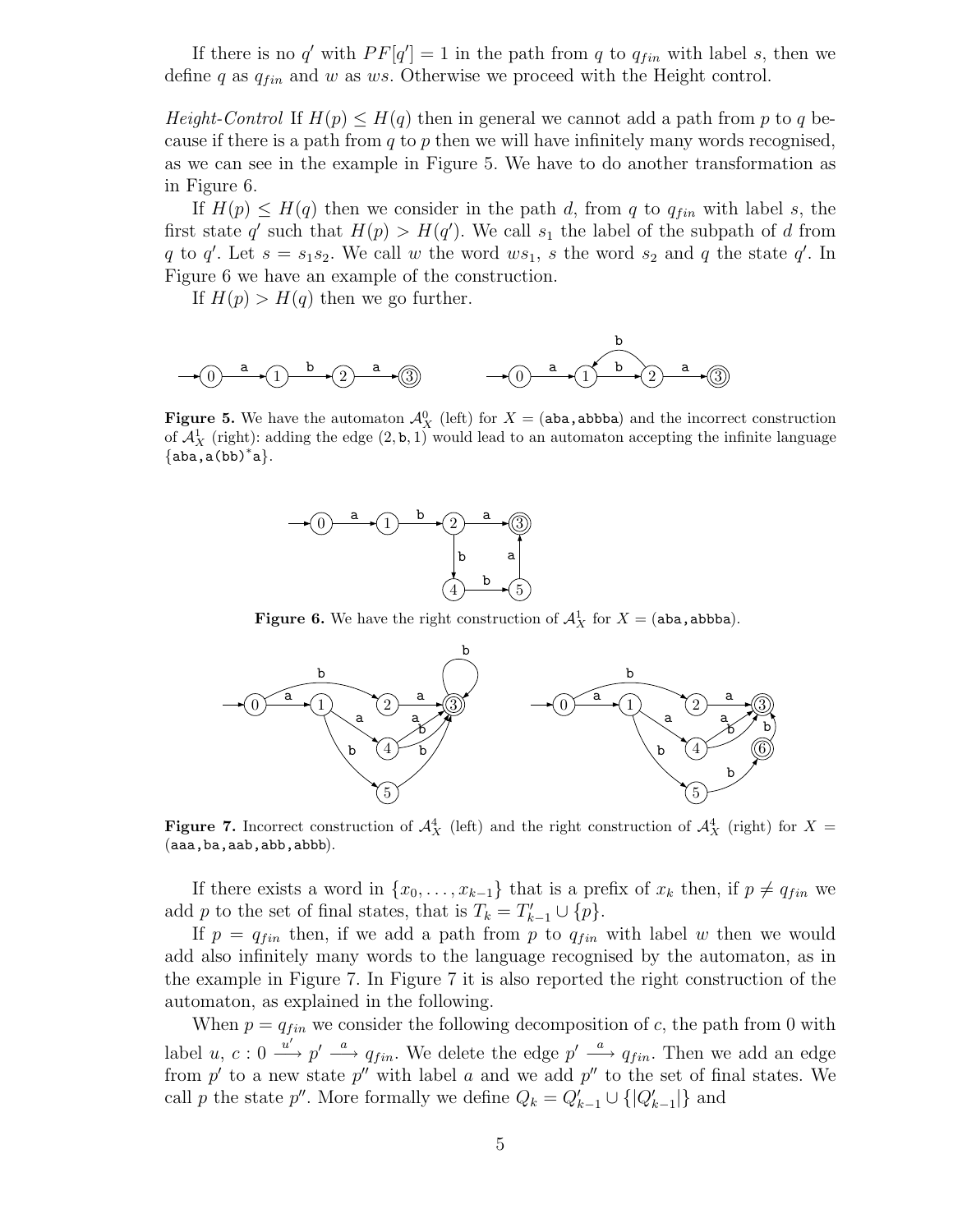$$
\begin{cases} \delta_k(i,a) = \delta'_{k-1}(i,a), \quad \forall i \neq p', \forall a \in A; \\ \delta_k(p',a) = |Q'_{k-1}|, \\ \delta_k(p',a) = \delta'_{k-1}(p',a), \forall b \in A, b \neq a; \end{cases}
$$

We call p the state  $|Q'_{k-1}|$ .

Finally in all cases we add a path from p to q with label w, that is  $Q_k = Q'_{k-1} \cup$  $\{|Q'_{k-1}| + 1, \ldots, |Q'_{k-1}| + |w| - 3\}$  and

$$
\begin{cases} \delta_k(i,a) = \delta'_{k-1}(i,a), & \forall i \neq p, \forall a \in A; \\ \delta_k(p,w[0]) = |Q'_{k-1}|, & \delta_k(p,a) = \delta'_{k-1}(p,a), & \forall a \in A, a \neq w[0]; \\ \delta_k(|Q'_{k-1}| + i, w[i+1]) = |Q'_{k-1}| + i + 1, \forall i = 0, \dots |w| - 3; \\ \delta_k(|Q'_{k-1}| + |w| - 3, w[|w| - 1]) = q, & \forall a \in A. \end{cases}
$$

We have proved the following:

**Theorem 1.** For each  $k \in \{0, ..., m\}$ , the language recognised by the automaton  $\mathcal{A}_X^k$ is  $L(A_X^k) = \{x_0, \ldots, x_k\}.$ 

In order to prove it we make use of the following lemma:

**Lemma 1.** Let  $k \in \{0, ..., m\}$ . For each state i of  $\mathcal{A}_{X}^{k}$  with  $Deg^{-}(i) > 1$ , there exists a unique path starting from i and ending at the final state  $q_{fin}$ .

# 3 Construction algorithm

Let  $X = (x_0, \ldots, x_m)$  be a list of words in  $A^*$  ordered by right-to-left lexicographic order and let  $\sum_{i=0,m} |x_i| = n$ . Let us call  $\mathcal{A}_X$  the automaton  $\mathcal{A}_X^m$  recognising X. In order to build it on-line we have to go through all the automata  $\mathcal{A}_X^k$ ,  $0 \leq k \leq m$ .

For the construction of  $\mathcal{A}_X$  we consider a matrix of n lines and 3 columns where we will memorize the values of the three functions  $H$ ,  $Deg^{-1}$  and PF for each state of the automaton. In the outline, when we write  $A$ , we will consider the automaton A together with this matrix. The outline of the algorithm for computing  $\mathcal{A}_X$  is the following:

```
CONSTRUCTION-A_X (X)
 1. (\mathcal{A}, R) \leftarrow \texttt{Constribution-}\mathcal{A}_X^0 \quad (X[0])\triangleleft denote by q_{fin} the final state of \mathcal{A}, define PF[q_{fin}]=12. for k \leftarrow 1 to |X| - 1 do
3. (\mathcal{A}, R) \leftarrow \texttt{ADD-WORD}(\mathcal{A}, X[k], X[k-1], R)4. Return A
```
Let us consider now the function CONSTRUCTION- $A_X$ . In line 1 we have the function CONSTRUCTION- $\mathcal{A}_0$  that computes the automaton  $\mathcal A$  recognising  $X[0]$ . The automaton A is constructed using lists of adjacency. Its states are the integer  $\{0, \ldots, |X[0]| \}$ , 0 is the initial state and  $|X[0]|$  is the final state. Moreover the function CONSTRUCTION- $\mathcal{A}_0$  returns a list R containing the sequence of states of A taken in the order of the construction.

In lines 2-3, for each k from 1 to |X|, we add to the automaton A the word  $X[k]$ using the procedure ADD-WORD below.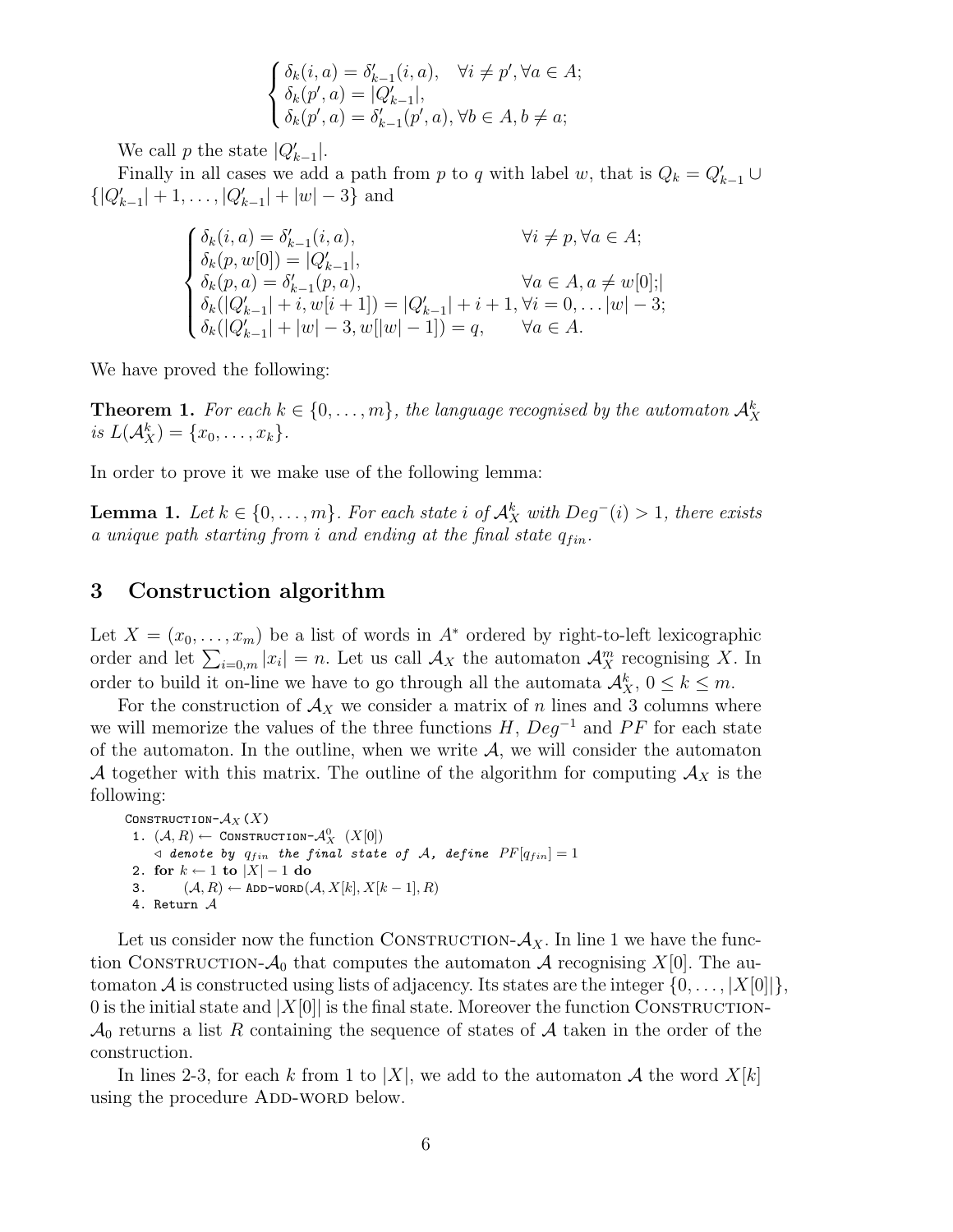ADD-WORD $(A, x, y, R)$ 1. compute s the suffix in common between  $x$  and  $y$ 2.  $(\mathcal{A}, j, p) \leftarrow$  INDEGREE-CONTROL  $(\mathcal{A}, x)$ 3. if  $|x| = j$  then 4.  $p \leftarrow final(\mathcal{A})$ 5. redefine PF for the states in the path from  $0$  with label  $x$ 6. define R as the list of states in the path from 0 with label x 7. else 8. if  $|x| - |s| \leq j$  then  $s \leftarrow s[j+1..|s|-1]$ 9.  $q \leftarrow R[|R| - |s|]$ 10.  $(\mathcal{A}, q, h) \leftarrow \texttt{PF-CONTROL}(\mathcal{A}, q, s)$ 11. if  $PF[q] \neq 1$  then  $q_{fin} \leftarrow q$ 12. else 13.  $s \leftarrow s[h \dots |s| - 1]$ 14.  $(\mathcal{A}, q, h) \leftarrow \text{HEIGHT-CONTROL}(\mathcal{A}, p, q, s)$ 15. if  $x[0.. j - 1] \in X$  then 16. delete the last edge of the path c starting at 0 with label  $x[0..j-1]$ 17. add an edge from  $p_1$ , ending state of c, to a new state  $p_2$ 18.  $p_2 \leftarrow final(\mathcal{A})$ 19.  $(\mathcal{A}, R) \leftarrow \texttt{ADD PATH}(\mathcal{A}, x[0\mathinner{.\,.} j-1], x[j\mathinner{.\,.} h-1], q)$ 20. Return  $(\mathcal{A}, R)$ 

Let us now see more in detail how the procedure ADD-WORD works. It has as input an automaton  $\mathcal A$  and two words x and y and it returns the automaton obtained from  $\mathcal{A}$ , by adding the word x, and R, the sequence of states along the path corresponding to the added word x. In line 1 it computes s the suffix in common x and y. In line 2 it calls the INDEGREE-CONTROL function on  $(A, x)$ .

```
INDEGREE-CONTROL(A, x)1. p \leftarrow 0, j \leftarrow 0, InDegControl \leftarrow 02. while \delta(p, x[j]) \neq NIL and j \neq |x|3. p_1 \leftarrow p4. p \leftarrow \delta(p, x[j])5. if InDegControl = 0 then
6. if Deg^{-}[p] \neq 1 then
7. create an edge from p_1 to a new state p_2 with label x[j]8. define Deg^- for p_2 and for p9. InDegControl \leftarrow 110. else
11. create an edge from p_2 to a new state q with label x[j]12. Deg^{-}[q] \leftarrow 113. p_2 \leftarrow q14. j \leftarrow j + 115.if InDegControl = 1 then
16. for each edge starting at p, with label a and ending state q17. create an edge from p_2 to q with label a
18. Deg^{-}[\delta(p_2, a)] \leftarrow Deg^{-}[\delta(p_2, a)] + 119. H[p_2] \leftarrow H[p]20. p \leftarrow p_221. Return (\mathcal{A}, j, p)
```
Such a function reads the word x in A until it is possible. Let us call u the longest prefix of x that is the label of an accessible path in  $\mathcal{A}$ , let p be the ending state of this path. If, in such a path, there is an edge  $r_1 \stackrel{a}{\longrightarrow} r$  such that r has indegree greater than 1 then the function creates a path from  $r1$  labelled by the remaining part of  $u$ , let  $p_2$  be its ending state. It redefines also the function  $Deg^-$  for the states in the new path.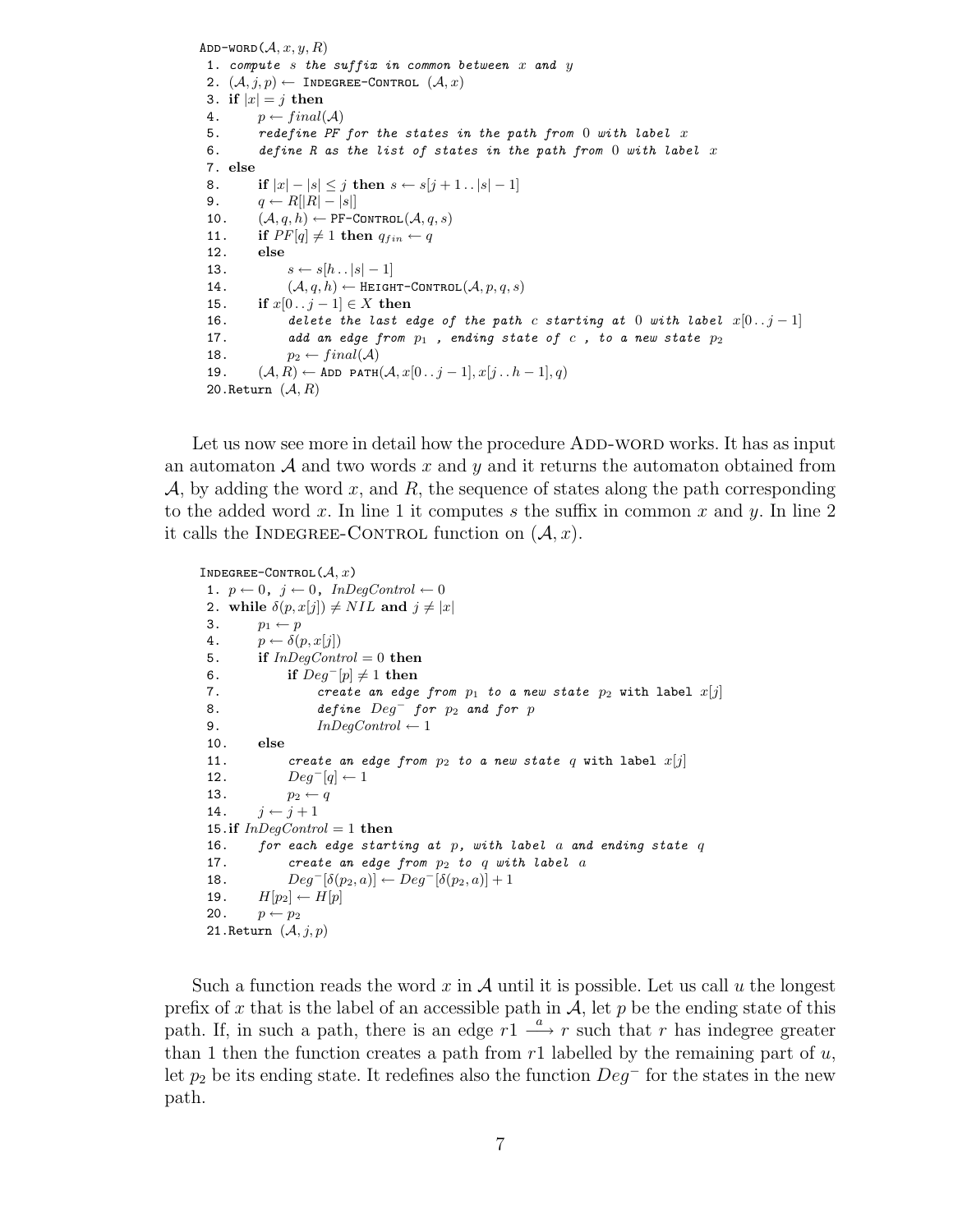In this case, for each edge starting at  $p$  with label  $a$  and ending at a state  $p'$ , it creates an edge starting at  $p_2$  with label a and ending at  $p'$ . It calls p the state  $p_2$ and it defines the height of p.

The INDEGREE-CONTROL function returns  $\mathcal{A}, j$  and p, where j is the length of the longest prefix of x which is the label of an accessible path in  $A$  and p is the ending state of this path.

Let us come back to ADD-WORD. In line 3 it controls if  $x[0..j-1] = x$ , that is if x is the prefix of an already seen word. In this case in lines 4-6 it puts  $p$  in final states, it redefines  $PF$  for the states on the path labelled x and it defines R as the list of states in the path from 0 with label  $x$ .

If  $x[0 \tcdot i-1] \neq x$ , that is x is not the prefix of an already seen word, then we go to line 8. If  $|x| - |s| \leq j$  then we redefine s. In line 9 we use R in order to find the state q such that there is a path from q to the final state  $q_{fin}$  with label s.

In line 10 the PF-CONTROL function is called. It takes as argument the automaton  $A, q$  and s. The function reads from q the word s until either it finds a state  $q'$  with  $PF[q'] = 1$  or it ends reading s. If s' is the label of the path from q to q' then it returns the length of such a path h. In line 11 if  $PF[q]$  is greater than 1 then we define q as  $q_{fin}$ . Otherwise we go to line 13 where we redefine s as  $s[h \tcdot |s|]$ .

In line 14 we have a call to the HEIGHT-CONTROL function. It takes as argument the automaton  $A$ , p, q and the word s. Such a function reads in  $A$ , starting at q, the word s until it finds a state q' with  $H[p] > H[q']$ . If s' is the label of the path from q to  $q'$  then it returns the length of such a path  $h$ .

PF-CONTROL  $(\mathcal{A}, q, s)$ 1.  $h \leftarrow 0$ 2. while  $PF[q] \neq 1$  and  $h \neq |s|$ 3.  $q \leftarrow \delta(q, s[h])$ 4.  $h \leftarrow h + 1$ 5. Return  $(A, q, h)$ HEIGHT-CONTROL  $(\mathcal{A}, p, q, s)$ 1.  $h \leftarrow 0$ 2. while  $H[p] \leq H[q]$  and  $h \neq |s|$ 3.  $q \leftarrow \delta(q, s[h])$ 4.  $h \leftarrow h + 1$ 5. Return  $(A, q, h)$ 

In line 15 it controls if  $x[0 \tcdot j-1]$  is in X. In such a case it does the transformation as written in lines  $16$ ,  $17$  and  $18$ . In line  $19$  we call the function ADD-PATH on  $({\cal A}, x[0\, \ldots\, j-1], x[j\, \ldots\, h-1], q).$ 

The function ADD-PATH takes as argument  $(A, u, w, q)$  with u and w words and q state of A. It returns the automaton A obtained by adding a path with label w from p, final state of the path in  $\mathcal A$  from 0 with label u, to q. The function creates the path from p to q with label w and defines  $H$ ,  $PF$  and  $Deg<sup>-</sup>$  for the new states. It redefines H, PF and  $Deg^-$  for the states of the path from 0 with label u. Finally it puts all the states on the path from 0 to  $q_{fin}$  with label x in a list R. Then it returns the automaton  $A$  and the list  $R$ .

#### Time complexity

We define  $\mathcal{A}_{X}^{0}$  using the list of adjacency. So we compute  $\mathcal{A}_{X}^{0}$  with the associated matrix and R in  $\mathcal{O}(|X[0]|)$ . Let us analyze the time complexity of the other functions.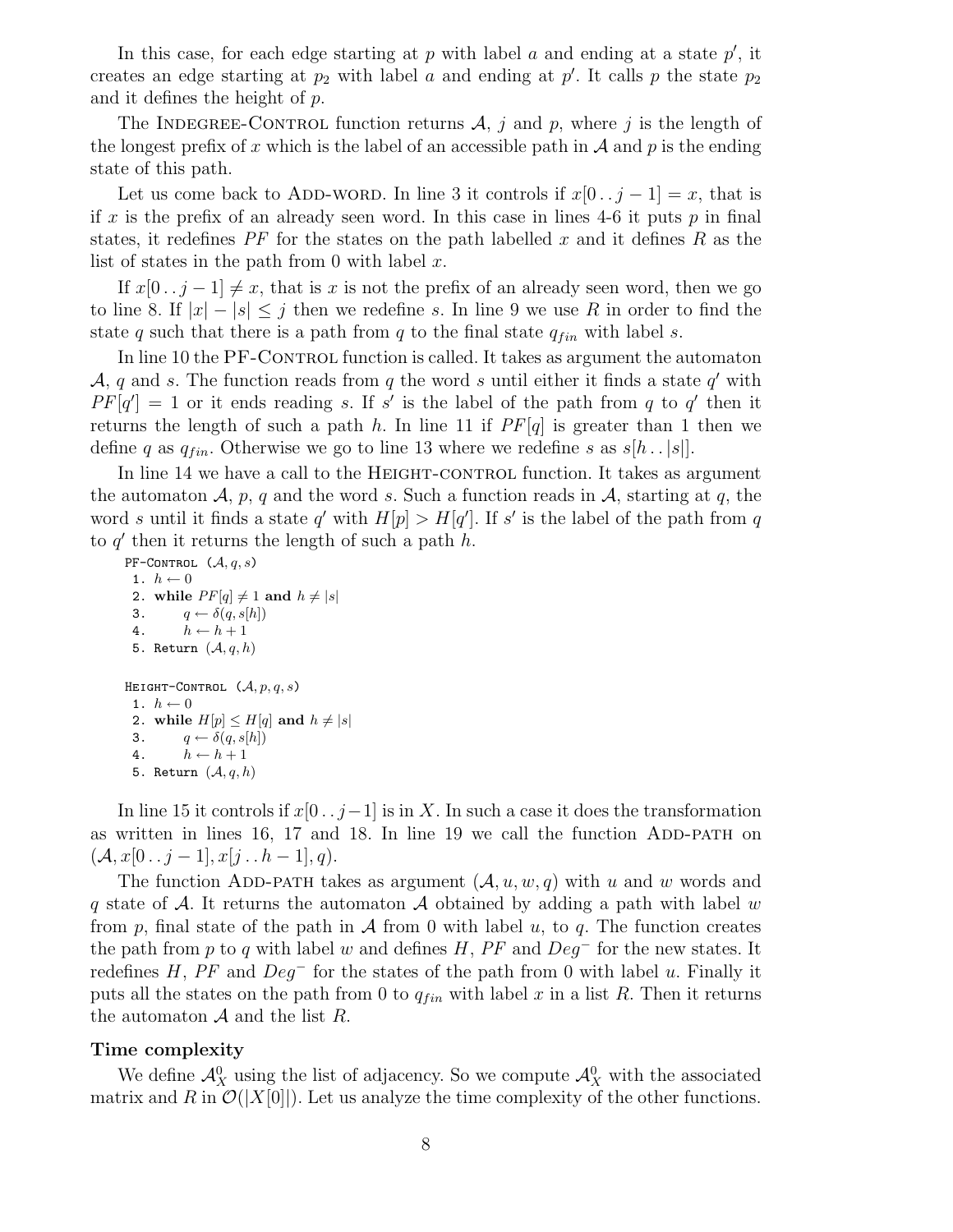For each k, let us call u the longest prefix common to  $X[k]$  and  $\{X[0], \ldots, X[k-1]\}$ 1. The INDEGREE-CONTROL function has time complexity  $\mathcal{O}(|u|)$ . Let us call x the word  $X[k]$  and s the suffix in common between x and  $X[k-1]$ . The HEIGHT-CONTROL function works in  $\mathcal{O}(h)$ . The PF-CONTROL function works in  $\mathcal{O}(h)$  also. Since  $\mathcal{O}(h)$  are  $\mathcal{O}(s)$  then the functions work in time  $\mathcal{O}(s)$ . The ADD path function works in time  $\mathcal{O}(|x|)$ .

Since the other instructions in ADD-WORD work in  $\mathcal{O}(1)$  we get that the running time for executing ADD-WORD is  $\mathcal{O}(|x|)$ . And we get that the time complexity of CONSTRUCTION- $\mathcal{A}_X$  is  $\mathcal{O}(|X|)$ .

#### 3.1 Non minimality of the automaton: example

Given X a finite language, the automaton  $A<sub>X</sub>$  is not necessarily minimal. This can follow, for example, from the not necessary indegree control done while building an automaton.

In the example in Figure 1 we see the construction of  $\mathcal{A}_{X}^{0}$  and  $\mathcal{A}_{X}^{1}$  for  $X =$ (aaa,ba,aab,bb). In order to construct  $\mathcal{A}_X^2$  we have to do the indegree control as in Figure 3. In Figure 8 we have  $\mathcal{A}^3$  that is not minimal since the states 2 and 4 are equivalent.

The non minimality follows here from the indegree control. In fact, in this case the indegree control would not be necessary since bb is also in  $X$  (see Figure 2). So the algorithm creates unnecessary states and the automaton  $\mathcal{A}^3$  results to be non minimal.



**Figure 8.** Non minimal automaton  $\mathcal{A}_X^3$  for  $X = ($ aaa,ba,aab,bb).

## 4 The algorithm for the set of suffixes of a given word

Let y in  $A^*$  and let us consider  $S(y)$  sorted by decreasing order on the lengths of the elements in  $S(y)$ . For each  $y \in A^*$ , let us denote by  $\mathcal{A}_y$  the automaton  $\mathcal{A}_{S(y)}$  and by  $\mathcal{M}_y$  the minimal automaton of  $S(y)$ . Given an automaton  $\mathcal{A}$ , let us denote by  $\sharp \mathcal{A}$  the number of states of A. For each y in  $A^*$ , in order to estimate the distance of  $\mathcal{A}_y$  to its minimal automaton we consider the ratio  $D(y) = \frac{\sharp \mathcal{A}_y}{\sharp \mathcal{M}_y}$ .

We have done some experiments by generating all the words of a fixed length  $n$ . For each fixed length n we have considered  $D_n^{max}$  the greatest of  $D(y)$  with y of length  $\boldsymbol{n}.$ 

| 7, | $_{max}$<br>Ί. |
|----|----------------|
|    |                |
|    | Ŧ              |
|    |                |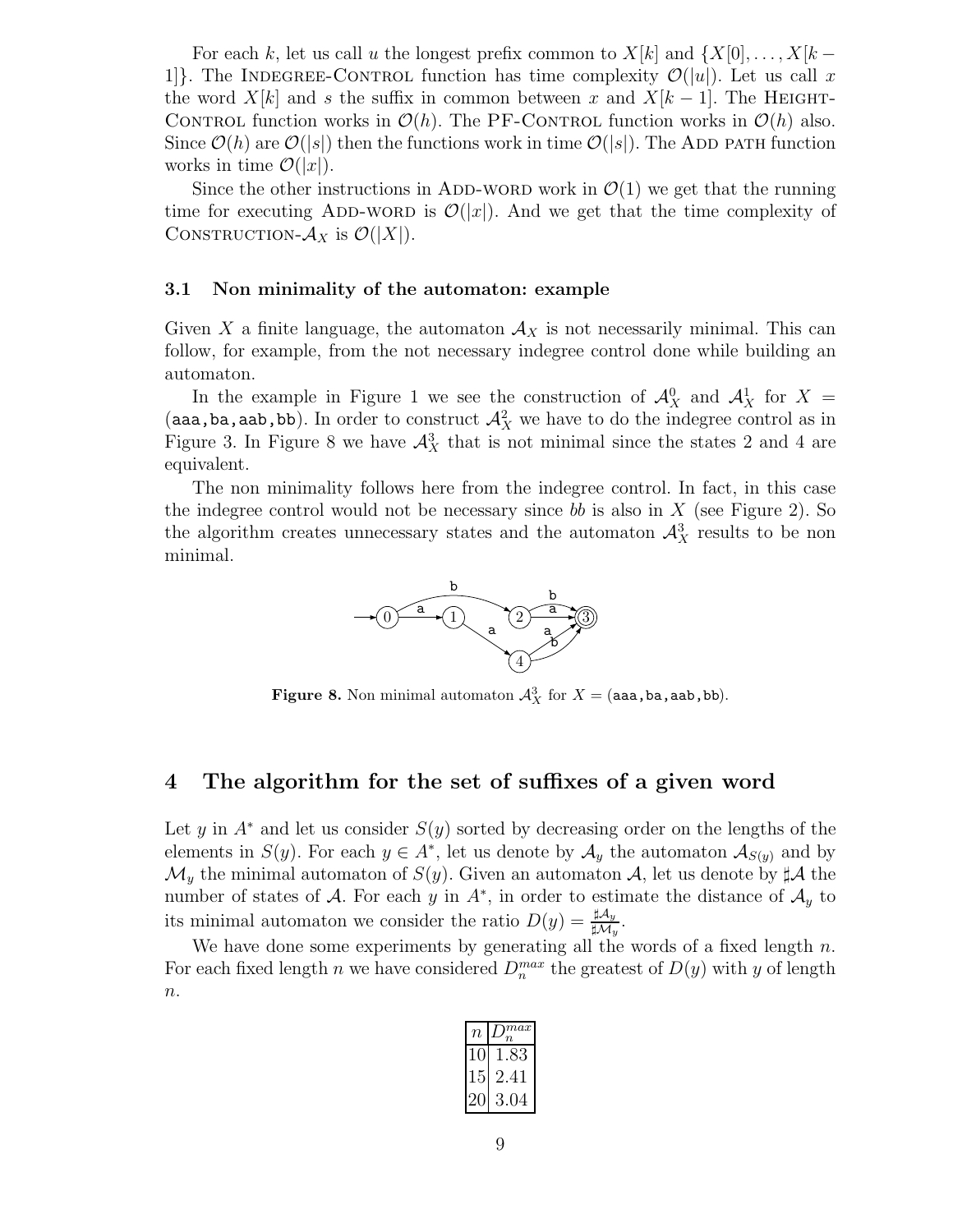In general the experimental results are good since  $D_n^{max}$  is not greater than 4 for words y with  $|y| \leq 20$ . Moreover the experiments done show that bad cases are linked with words that are powers of a short one with great exponent. So we thought that such words brought to automata far from being minimal (with great  $D(y)$ ), or equivalently, that words with small entropy would have a great ratio  $D(y)$ .

Thus we have done experiments by generating 2000 words of a fixed length  $n$  with some constraints. For each of this experiment we have considered  $D_n$ , the greatest ratio among the  $D(y)$ . We report the results for different values of n in the following table. In the first column we have generated words such that either are not powers of the same word or that are powers of a word with an exponent less than a fixed number.

|    | $n \,   exp < 3   exp < 2   exp < 1  $ |      |      |
|----|----------------------------------------|------|------|
| 10 | 1.75                                   | 1.66 | 1.54 |
| 20 | 2.22                                   | 2.16 | 2.42 |
| 30 | 2.16                                   | 2.22 | 2.24 |
| 50 | 1.96                                   | 1.85 | 2.60 |
|    | 1.60                                   | 1.71 | 1.79 |

The experimental results are good in general even if they do not show clearly our conjecture. In the following we propose another approach.

#### 4.1 Modified construction

Let y in  $A^*$  and  $S(y) = [y_0 = y, \ldots, y_m]$  sorted by decreasing order on the lengths of the elements in  $S(y)$ . Let us denote by  $\mathcal{A}_{y}^{k}$  the automaton  $\mathcal{A}_{S(y)}^{k}$ .

In case  $y_k$  is not a prefix of an already seen word, we consider the construction of the automaton  $\mathcal{A}_{y}^{k}$  taking q in the path from 0 with label y and not in that one with label  $y_{k-1}$ . Let us note that in case of suffixes of a word we have that  $y_k = uas$  with a in A and u, s defined as in Section 2. Moreover let us note that if there are two edges ending at p, state of  $\mathcal{A}_{y}^{k}$ , then they have the same label.

In this section we will propose a modification on the indegree control in order to avoid equivalent states as in the example in Figure 8. Before doing it we will note, with the following two propositions, that, in case of suffixes of a word, we do not have to execute the PF control and the Height control. In particular we prove that  $PF(q) = 1$  and that  $H(p) > H(q)$ , with p and q as defined in Section 2.

**Proposition 1.** Let y in  $A^*$  and  $y_k$  in  $S(y)$  such that  $y_k$  is not a prefix of a word in  $\{y_0, \ldots, y_{k-1}\}.$  Then we have that  $PF(q) = 1$ .

**Proposition 2.** Let y in  $A^*$  and  $y_k$  in  $S(y)$  such that  $y_k$  is not a prefix of a word in  ${y_0, \ldots, y_{k-1}}$ . Then we have that  $H(p) > H(q)$ .

Let us consider the construction of  $\mathcal{A}_{y}^{k}$ . We have the following proposition:

**Proposition 3.** Let y in  $A^*$  and  $y_k$  in  $S(y)$ . Let  $y_k = uz$ , with u such that there exists a path starting at 0 with label u in  $\mathcal{A}_y^{k-1}$ , let p its final state. If there exists a path from 0 to p with label v in  $\mathcal{A}_y^{k-1}$  then, if  $|v| < |u|$  then  $vz \in \{y_{k+1}, \ldots, y_m\}$ , *otherwise*  $vz \in \{y_0, \ldots, y_{k-1}\}.$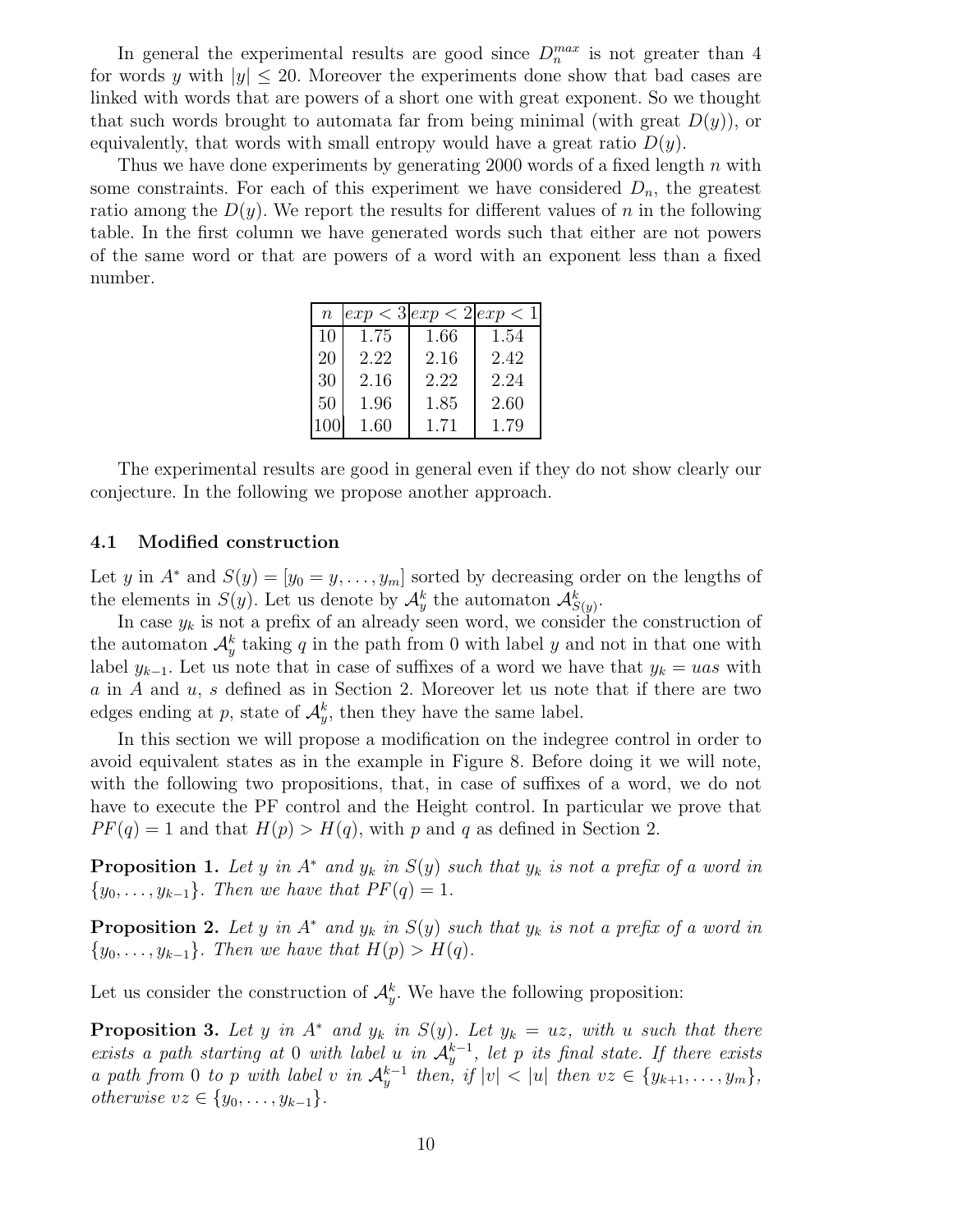Let us associate with each state p of  $\mathcal{A}_y^{k-1}$  the list  $L(p)$  of the states q such that there exists an edge from  $q$  to  $p$ . We construct such list iteratively adding each time an element to the tail of the list.

With each state q in  $L(p)$  we associate  $V(q)$  the set of words such that there exists a path from 0 to q. Let us denote by  $p_h$  the state  $L(p)[h]$ .

**Proposition 4.** Let y in  $A^*$  and let p be a state of  $\mathcal{A}_y^k$  with  $Deg^-(p) > 1$ . Let  $i <$  $j < |L(p)|$ . Then, for each u in  $V(p_i)$  and for each v in  $V(p_j)$ , we have that  $|u| > |v|$ .

We propose a new construction of  $\mathcal{A}_{y}^{k}$  with the definition of  $L(p)$ , for each state p, and a different indegree control. Let u be the longest prefix in common between  $y_k$ and  $\{y_0, \ldots, y_{k-1}\}\$  and  $p'$  the ending state of the path starting at 0 with label u.

The function reads the word  $y_k$  in  $\mathcal{A}_y^{k-1}$  until it is possible. While the function reads  $y_k$ , the visiting state is called p and the state visited in the step before is called  $p_1$ . In particular we have that  $p_1$  is in  $L(p)$ .

If the function finds a state  $p$  with Indegree greater than 1 and if  $p_1$  is not equal to  $L(p)[0]$  then, if a is the label of the edge from  $p_1$  to p,

-it deletes all the edges starting at states in  $L(p)$  that have a position in  $L(p)$  greater or equal to that one of  $p_1$ .

-it creates a new state  $p_2$  and it creates, for each state r in  $L(p)$  that has a position greater or equal to that one of  $p_1$ , an edge from r to  $p_2$  with label a

-it creates a path from  $p_2$  with label the resting part of u. Let p be the end state of this path.

-it creates, for each edge, starting at  $p'$  an edge starting at  $p$  with the same ending state .

#### Time complexity

For each  $\mathcal{A}_{y}^{k}$ , for each state p in  $\mathcal{A}_{y}^{k}$  we have that  $Deg^{-}(p) \leq (k+1)$ . In the indegree control, in the worst case, we have to visit completely the list for the state p with  $Deg^-(p) > 1$  and such that  $p_1 \neq L(p)[0]$ . So for each k, in the worst case, the indegree control takes time  $\mathcal{O}(|u|+k)$ .

In total the contributions of the visit of the lists  $L(p)$  for indegree controls take time  $\mathcal{O}(\sum_{k=0,m} k) = \mathcal{O}(|S(y)|)$ , so we have that in the worst case the algorithm works in  $\mathcal{O}(|S(y)|)$ .

# 5 Conclusion

The algorithm presented in the article builds a small automaton accepting a finite set of words. It has several advantages. It allows an extremely fast compiling of the set of words. With little modification, the method can handle efficiently updates of the automaton, and especially addition of new words. The condition imposed on the list of words is not a restriction because words can always be maintained sorted according to lexicographic order.

One open problem is to find a general upper bound for ratios  $D$  (ratio  $D$  is the quotient of the number of states of  $\mathcal{A}_y$  and of the number of states of its minimal automaton).

Experiments leads us to conjecture that the ratios are bounded by a fixed number, after possibly a small change in the algorithm.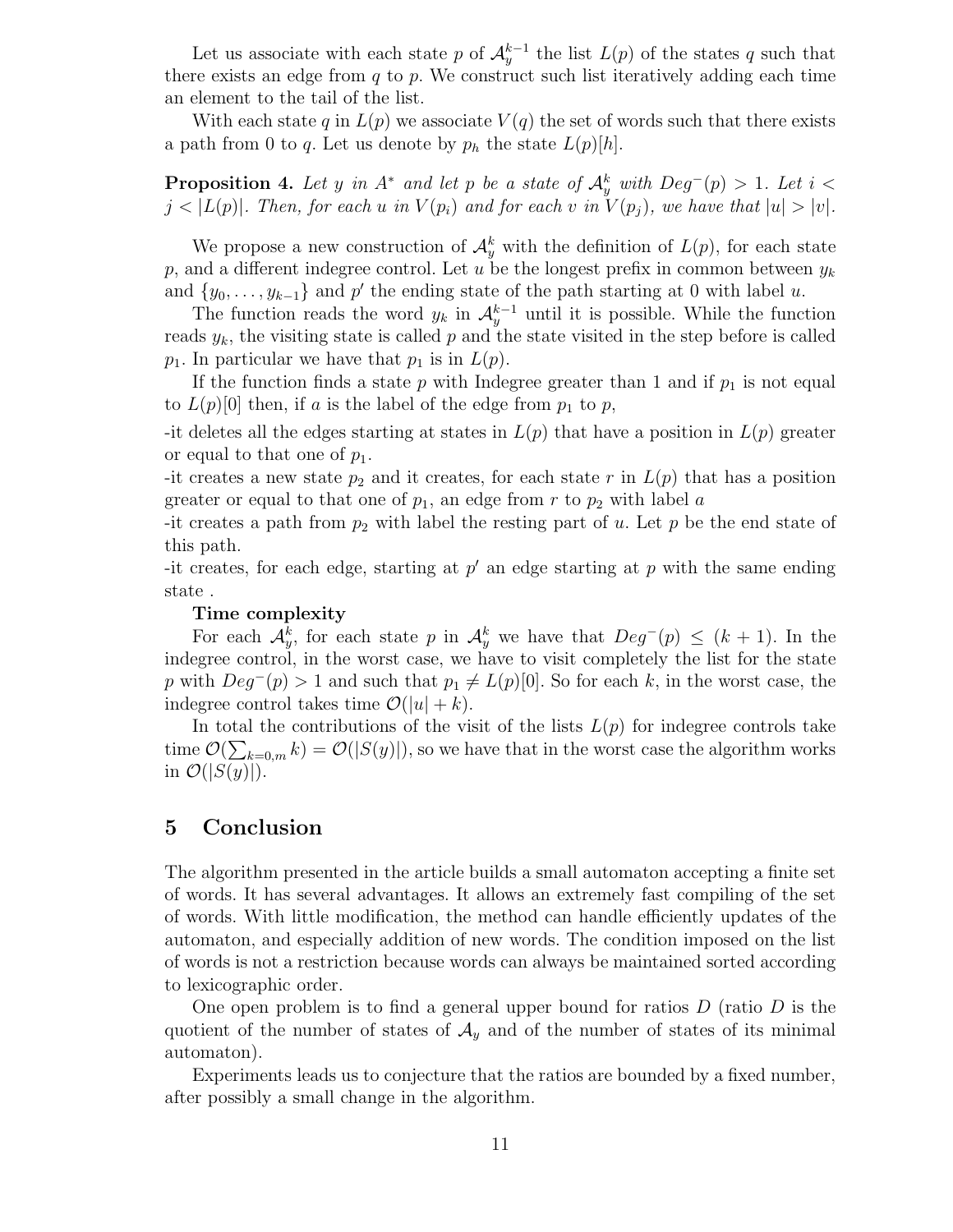For the suffixes of a word y, we expect that an improved version of the algorithm actually builds the (minimal) suffix automaton of y.

The main open question is whether there exists an on-line construction for the minimal automaton accepting a finite set of words that runs in linear time on each word being inserted in the automaton.

# References

- 1. A. V. Aho, J. E. Hopcroft and J. D. Ullman. The design and analysis of computer algorithms. Addison-Wesley Publishing Company, 1974.
- 2. S.F. Altschul, W. Gish, W. Miller, E.W. Myers, and D.J. Lipman. Basic local alignment search tool. J. Mol. Biol., 215:403–410, 1990.
- 3. J. Berstel and D. Perrin. Theory of Codes. Academic Press, 1985.
- 4. J. Clément, J.-P. Duval, G. Guaiana, D. Perrin and G. Rindone. Parsing with a finite dictionary. Theoretical Computer Science, 340:432–442, 2005.
- 5. M. Crochemore, C. Hancart and T. Lecroq. Algorithms on Strings. Cambridge University Press, Cambridge, UK, 2007.
- 6. J. Daciuk, S. Mihov, B.W.Watson and R.E.Watson. Incremental construction of minimal acyclic finite state automata. Computational linguistics, volume 26, number 1: 3–16, 2000. MIT Press.
- 7. J. Daciuk. Comparison of Construction Algorithms for Minimal, Acyclic, Deterministic, Finite-State Automata from Sets of Strings. CIAA 2002, Tours, France, 2002. Springer Verlag LNCS Series 2608, pp. 255-261, January 2003.
- 8. J.E. Hopcroft and J.D. Ullman. Introduction to Automata Theory, Languages and Computation. Addison-Wesley Publishing Company, 1979.
- 9. D. Revuz. Dictionnaires et lexiques: méthodes et algorithmes. *Ph.D thesis*, Institut Blaise Pascal, Paris, France, LITP 91.44. 1991.
- 10. D. Revuz. Minimization of acyclic deterministic automata in linear time. Theoretical Computer Science, volume 92, number 1:181–189, 1992.
- 11. K.N. Sgarbas, N.D.Fakotakis and G.K. Kokkinakis. Optimal insertion in deterministic DAWGs. Theoretical Computer Science, volume 301, pag 103–117, 2003.
- 12. B. W. Watson. A taxonomy of algorithms for constructing minimal acyclic deterministic finite automata. South African Computer Journal, (27): 12–17, 2001.
- 13. B. W. Watson. A fast and simple algorithm for constructing minimal acyclic deterministic finite automata. Journal of Universal Computer Science, volume 8, n 2, pag 363–367, 2002.
- 14. B. W. Watson. A new algorithm for the construction of minimal acyclic DFAs. Science of Computer Programming, volume 48, pag 81–97, 2003.
- 15. B. W. Watson. A new recursive incremental algorithm for building minimal acyclic deterministic finite automata. In C.Martin-Vide and V. Mitrana. Grammars and Automata for String Processing: From Mathematics and Computer Science to Biology, and Back, pag 189–200. Taylor and Francis, 2003.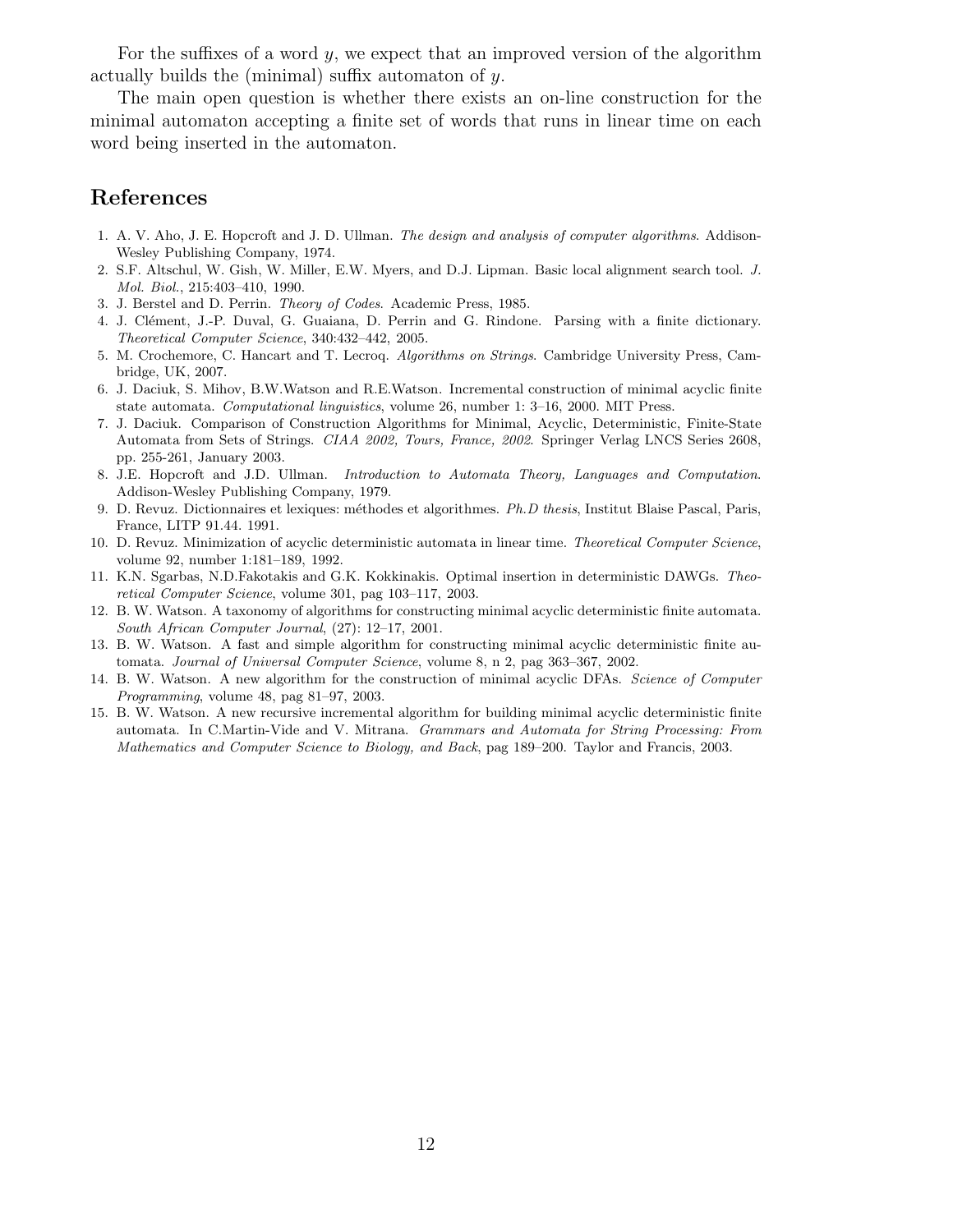# 6 Appendix

### Proof of Lemma 1

We will prove the lemma by induction on k. For  $k = 0$  it is easily true.

Let us suppose that it is true for  $k-1$  and let us prove it for k. If i is a state of  $\mathcal{A}_{X}^{k}$  with  $Deg^{-}(i) > 1$  then i is not contained in the path from 0 to p relative to  $x_{k}$ , by construction. So by the inductive hypothesis there is a unique path from i to  $q_{fin}$ .

### Proof of Theorem 1

We will prove the theorem by induction on k. For  $k = 0$  it is easily true.

Let us suppose that it is true for  $k-1$  and let us prove it for k. Let us prove that the automaton  $\mathcal{B}_{X}^{k-1}$ , obtained after the indegree control, recognises  $\{x_0, \ldots, x_{k-1}\},$ that is  $L(\mathcal{B}_{X}^{k-1}) = L(\mathcal{A}_{X}^{k-1})$ . Let us suppose to be in CASE I otherwise it is trivial.

Trivially we have that  $L(\mathcal{B}_{X}^{k-1}) \subseteq L(\mathcal{A}_{X}^{k-1})$ . For the other inclusion, let d be a successful path in  $\mathcal{A}_X^{k-1}$ . If d does not contain the edge  $r_0 \stackrel{x[\ell]}{\longrightarrow} r$  then the path d will be also in  $\mathcal{B}_{X}^{k-1}$ . If d contains the edge  $r_0 \stackrel{x[\ell]}{\longrightarrow} r$  then d contains necessarily as subpath  $r_0 \stackrel{x[\ell]}{\longrightarrow} r \stackrel{u_1}{\longrightarrow} p$ , in fact, since  $Deg^-(r_0) > 1$ , by Lemma 1, there exists a unique path starting at  $r_0$  and ending at  $q_{fin}$ . So there exists in  $\mathcal{B}_{X}^{k-1}$  a successful path with the same label as d.

Let us prove now that the automaton  $A_k$  recognises  $\{x_0, \ldots, x_k\}$ . If x is the prefix of a word in  $\{x_0, \ldots, x_{k-1}\}\$  then we add p to the set of final states and since  $Deg^{-}(p) = 1$  we only add  $x_k$  to  $L(\mathcal{A}_{X}^{k-1}) = \{x_0, \ldots, x_{k-1}\}.$ 

Otherwise, if  $p = q_{fin}$  then we transform  $\mathcal{B}_{X}^{k-1}$  in an automaton recognising the same language.

In all cases the automaton  $A_k$  is obtained from  $\mathcal{B}_{X}^{k-1}$  by adding a path from p to q with label  $w$ , as defined before.

By the 'indegree control', there exists a unique path in  $\mathcal{B}_{X}^{k-1}$  from 0 to p with label u and, by the 'paths toward final states control' there exists a unique path in  $\mathcal{B}_{X}^{k-1}$  $\boldsymbol{X}$ from q to  $q_{fin}$  with label s. Moreover, since  $H(p) > H(q)$ , there are no paths from q to p, otherwise there would be a path from q to  $q_{fin}$  longer than every path from p to  $q_{fin}$ .

Thus we only add to  $L(A_X^{k-1})$  the word  $x = uws$ , that is the thesis.

### Proof of Proposition 1

Let  $y_k = uas$ , with u and s as defined before. By contradiction, if  $PF(q) > 1$  then, there exists  $i < k$  such that  $y_i = u_1bs_1$  and  $|s| > |s_1|$ . Since  $y_k$  is a suffix of  $y_i$  we have that  $s = ts_1$ , for some word  $t \neq \varepsilon$ . Since  $y_k = uats_1$  is a suffix of  $y_i = u_1bs_1$  then there exists  $z \neq \varepsilon$  such that uz is a suffix of  $u_1$ .

Since  $y_i = u_1 b s_1$  then there exists  $y_h$  with  $h < i$  such that  $u_1$  is a prefix of  $y_h$ . Let  $y_h = u_1 c s_2$ , then we have that  $|s_2| > |s_1|$  since  $|y_h| > |y_i|$ . Since uz is a suffix of  $u_1$  there exists a suffix  $y_l$  of  $y_h$  with  $y_l = uzc_s$ . Since  $|s_2| > |s_1|$  we get  $|y_l| = |u \rangle \langle u \rangle \langle u \rangle = |u \rangle \langle u \rangle = |y_k|$ . So  $uz$  is a prefix in common between  $y_k$  and  $y_l$ ,  $l \leq k$ , that is a contradiction since u was the greatest prefix in common between  $y_k$  and the words in  $\{y_0, \ldots, y_{k-1}\}.$